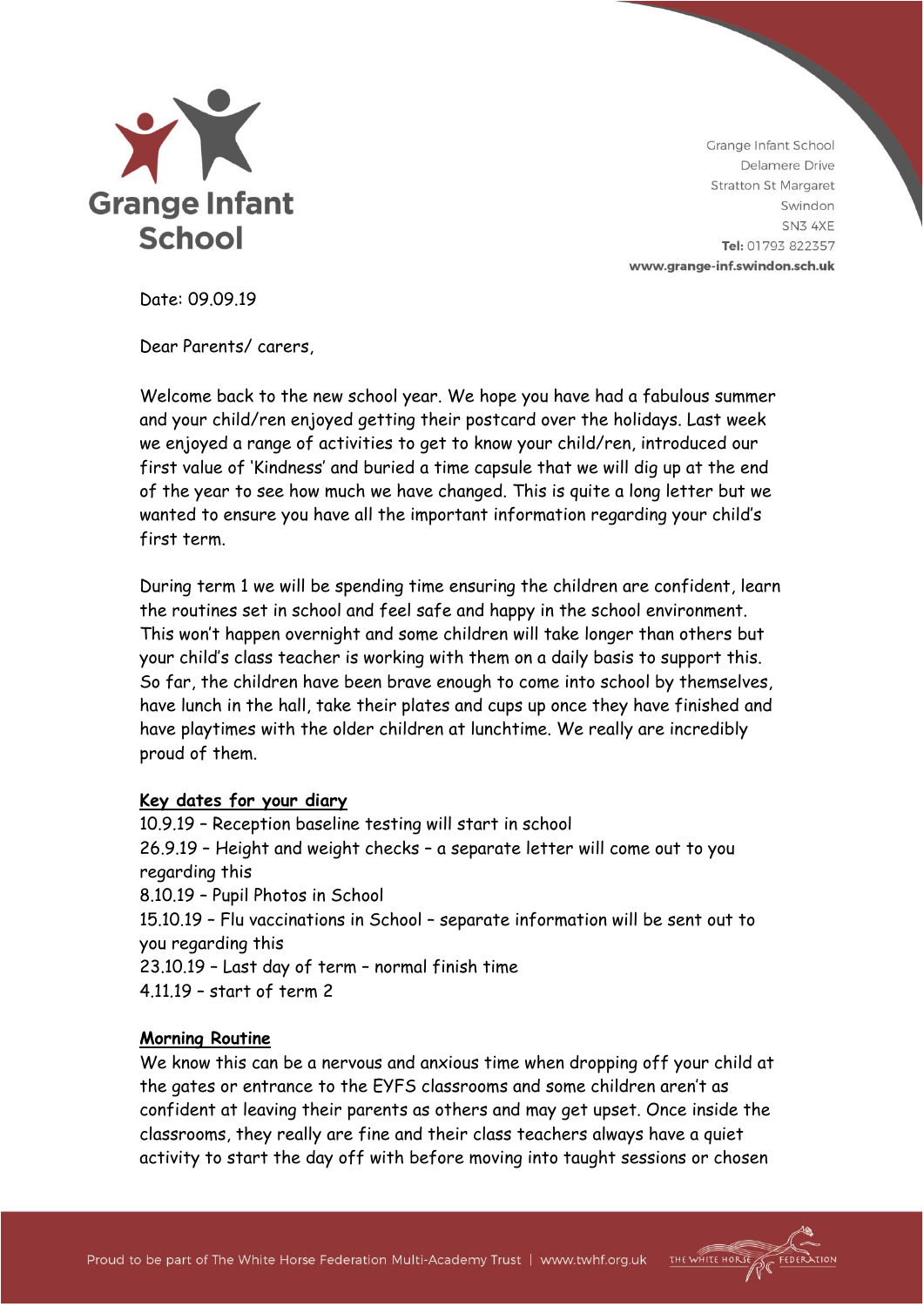

THE WHITE HORSE

learning by the children. As the children become more settled, they will come into calm music and a 'morning job' where they will practice letter formation and name writing.

# **School Pickups**

We know these have been an issue over the last few days and we are working to try and get these right for you. The teachers and TA's have to learn a new 30+ faces each year but we are working on this daily to make sure all children are out on time. We know you are incredibly excited to see your child, but please can we ask you not to crowd the entrances when picking up your children as this does make it incredibly hard for teachers to see all parents. Miss Ottley's class will enter and leave through the white side door. Miss Nesbitt's and Miss Murrary's will enter and leave through the green gates. To ease the process, please can we ask that Miss Nesbitt's parents are standing on the nursery side of the walk way and Miss Murrary's on the school building side. This will help teachers locate parents quicker. As soon as you have your child, please can you then move away to allow us to locate other children's parents. If you do wish to speak to your child's teacher, please can I ask that you wait until all children have gone and they will be more than happy to see you. If you have children in different classes and are finding it hard to pick up both on time, please fill in the slip below and we can have siblings picked up together at one classroom to ease this.

### **EYFS classrooms**

Before this year started, the EYFS classes were in three completely separate areas in the school and as such were under resourced and inconsistent in practice. By moving them together, this means all children will have the same high expectations set by all teachers; the use of resources and the inside and outside space will be more effective as teachers and TA's can work in a collaborative way; teachers can support each other and develop their teaching strategies; children's needs can be met more effectively through the use of smaller groups and tailored teaching. Year 1 and year 2 are also now able to be situated together making it easier for children and teachers to collaborate together. Towards the end of the year, all children were then using the outside space for their learning so that this could be consistent in the approach. The new design will offer a dedicated EYFS unit that has a centralised learning space inside and outside and teachers will be able to collaborate together to plan, teach and assess their pupils. Where the classes were separate, the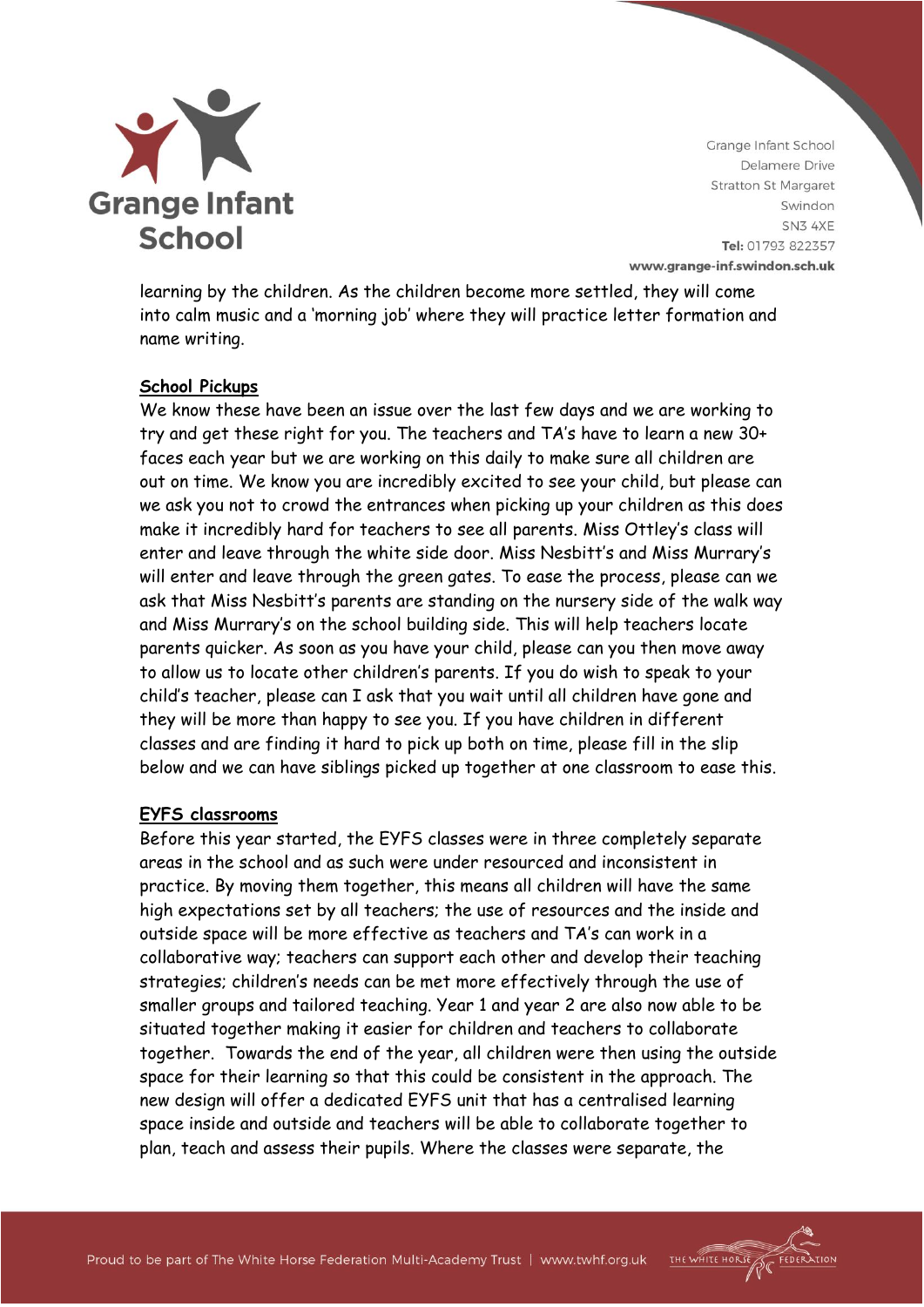

continuous provision did not effectively support independent learning for the children. By moving the classes together the continuous provision will be more effective for the children as staff will be more able to zone these effectively which we had begun to incorporate into the EYFS classes last year. Teachers will also still be able to use the additional classroom (what was Mrs Clarks classroom) so some sessions will be taken within that classroom as well. Once formal teaching starts we will be able to give you an up-to-date timetable of what your child will be learning and when.

# **Show and Tell**

We will be having 'Show and Tell' on a Friday starting from next week. A list from your child's class teacher will go out inviting your child to bring something in to share with the class on the theme being taught in school. They will be asked to tell the whole class about it; what it is and why they've brought it in. This is a great opportunity for children to develop their speaking and listening skills.

# **PE**

PE will take place on a Thursday morning. Each class will have their own individual session with Mr Hicks from Premier Sports which will at first be based around teaching children the basics of movement and control. Each class will then supplement these sessions with a 'Golden Mile' run each week. Please leave PE kits in school for the whole term and the children will bring them home on the last day of each term. Please don't forget to return with your PE kits on the 1st day of each term.

# **Baseline Testing**

This year we are taking part in the baseline testing set by the government. The purpose of the baseline testing, which will be mandatory by 2020, is a test of the maths and language skills of four and five-year-olds as they start school in Reception year. The test will take about 20 minutes. It will consist of a set of tasks using objects such as plastic shapes and picture cards. The children's results will be recorded online by their teacher. These results will then be used by teachers to set the correct provision for the children in their class. Once the baseline testing has been completed formal teaching will start.

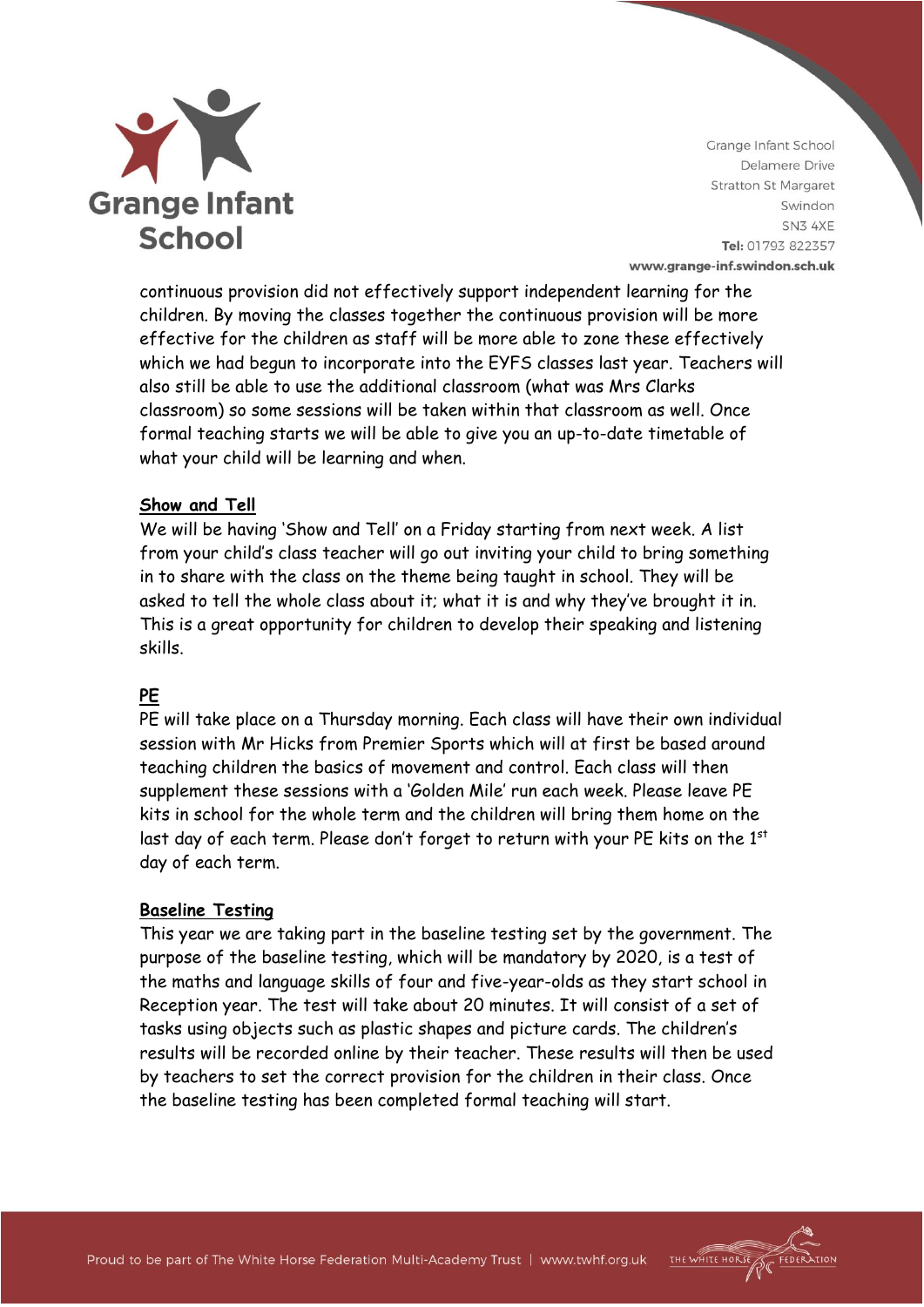

## **Reading**

All children will come home with two reading books. One is a wordless book for them to read by making up a story with you and another will be a picture book. We intent for all children in reception to read at least 50 books within the school year for them to develop a love for reading. Both books should be read several times to reinforce story language, improve upon and generally build on developing a love for reading and the different story vocabulary you can learn. Please speak to your class teacher if they do not have these by Friday. Once your children are ready and are learning their phase 2 phonics, they will begin to bring home books with words it them suitable to their stage of learning.

### **Wellies**

We will endeavour to go on weekly wellie walks and have forest learning sessions in school. They are such a useful learning tool for the children as they build confidence and independence; promote social skills through group games and activities; enable children to better communicate with others and develop positive friendships and relationships. Please can you make sure your child has a pair of wellies (which are named) in a bag to keep in school.

### **Attendance**

It really is important for your child to be in school learning their curriculum during term times to reduce the risk of them having gaps in their learning. If your child is sick or has an appointment, please make sure that you phone the office to let us know. If you wish to apply for a term time holiday, you will need to ensure you fill out the form 'Application for absence in term time' which can be collected in the office. Please be aware that if an absence is not authorised you will risk a £60 penalty notice per parent.

As always, if you have any concerns or worries about your child/ren, please see your child's class teacher at pick up or drop off times or phone the school on 01793 822357. If you would prefer to speak to me, my door is always open. Alternatively, you can to book an appointment or email me directly at erushen@grange-inf.swindon.sch.uk. We really do welcome any comment you have to help improve the school.

Thank you for your continued support

Mrs E Rushen-Gough and the EYFS team